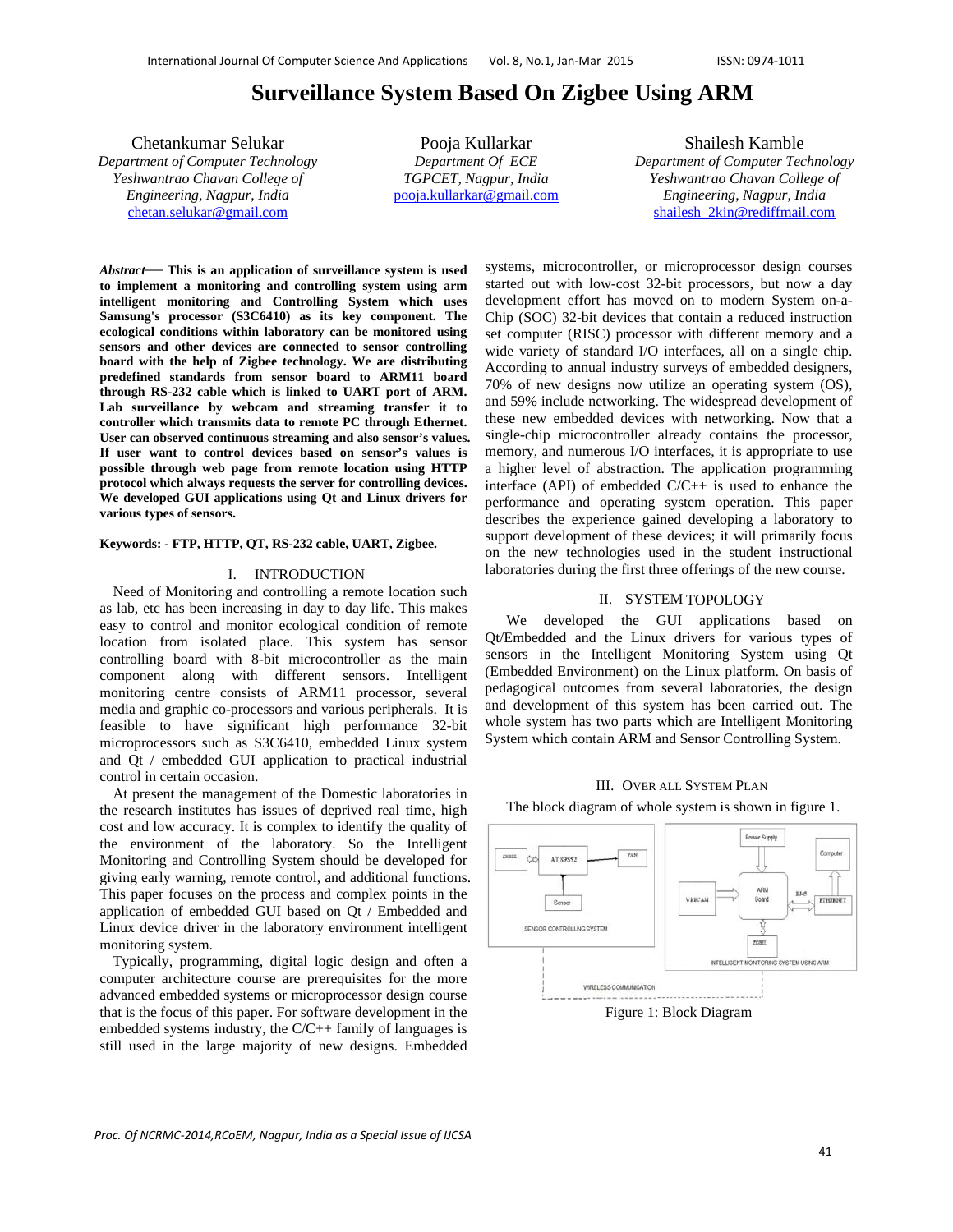

Figure 2: ARM Board

The sensor controlling board contain one IC 8051 and monitoring system have ARM 11 development board. The Zigbee sensor technology is used for transmission and receiving data from controlling board to monitoring system and vice versa. ARM 11 board acts as computer or controller having the speed up to 533 to 750 MHz S3C6410X consists of ARM11 processor. ARM11 processor is connected to several memory controllers through 64-bit AXI-bus. IC 8051 is having speed up to 12MHz and is externally connected to ADC but don't handle USB camera that is shown in figure 3. This camera is connected to ARM 11 that has two USB port. In this system, we implement only one USB which connect to camera. Embedded Linux operating system and web server run on

the main controller to manage various types of peripherals such as sensors, camera. The sensors are atmospheric conditions sensing sensors like Temperature, Gas and LDR sensors. The conditions inside Lab are monitored by camera. RS-232 cable is used for Communication between sensor board and ARM board and done using UART. The monitored conditions are displayed on web page. The intelligent monitoring system (web server) has static IP. Using this IP user can view condition of lab. We use HTTP protocol to control devices from web page and link is established through Ethernet.

## IV. SOFTWARE DESIGN OF ARM HOST CONTROLLER

## *A. Dumping of Linux Operating System*

The transplant of Linux operating system is related with the hardware. Its modification prefers to the Linux operating system according to the concrete hardware platform to make it running on this hardware platform very well. The system's kernel edition is 2.6.32. The Linux operating system's transplant needs to complete three works: boot loader transplant, Linux kernel transplant and root filing system transplant. Boot loader is a small program which loads operating system kernel into memory and transfer control to it. The mainly role is initializing hardware equipment(including I/O, the special function register), establishing the memory space map and bringing the environment of the system's

hardware and software to an appropriate state. The Linux operating system's kernel be able to provide good support to the ARM processor and manage most of components which connect to the periphery of the controller. The embedded Linux kernel only requires providing support to the hardware which will be used; therefore we may cut the kernel according to the practical application.

#### *B. System design*

The overall software structure of the ARM main controller is shown in Figure. The system adopts Linux as the operating system of the ARM's main controller. The work needed to be done is: the porting of Linux in ARM11 board, the programming of the serial driver is used to read values from serial port and display the values on GUI window. The programming of touch screen driver is used for controlling the devices. The implementation of Web server is for monitoring and controlling from remote location. The system adopts of the graphical user interface based on QT/E and establishes a QT user interface to optimize the human-computer interaction environment.



Figure 3: Software Structure of ARM 11 base controlling system

## *C. Data Management and Embedded GUI*

The data storage, data analysis & data display and Storage of Sensor Data are three parts of data management for sensor networks. The ARM Intelligent Monitoring Center acquires sensor data via the sensor expansion board. Sensor expansion board with AT89S52 controller as its master chip is used for sensor and communicating with intelligent monitoring center. SCM software is the task of tracking and controlling changes in software include revision control and establishing baselines that used to obtain the status of each sensor and monitoring local data. It is able to send out an interrupt request signal. ARM intelligent monitoring center send control commands to SCM according to the definition of serial communication protocol, which returns the data of specified sensors according to the commands. The sensor local data is acquired and updated in a fixed time interval managed by SQLite database.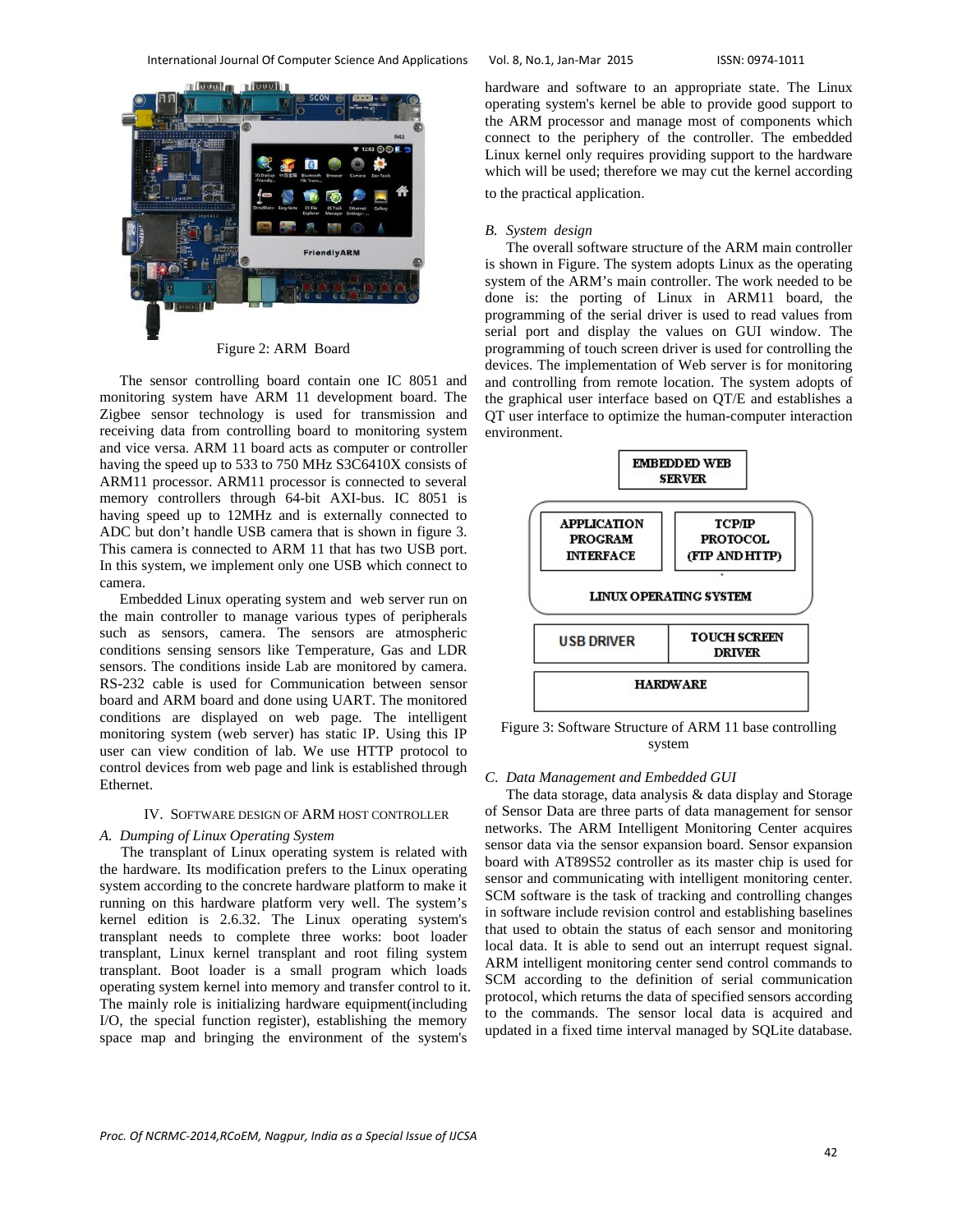However, when the frequency of data acquisition is high, the data in the embedded database will be drastically increased and there is a need to clear the historical data, or the access performance of the database will gradually decline.

# V. THE DESIGN OF GUI AND DEVICE DRIVER OF INTELLIGENT MONITORING SYSTEM

The design of GUI for embedded systems is different from that of traditional data computing class software, which frequently handles mouse or keyboard events to complete a explicit calculation, while the former mostly handle events caused by touch screen and other kinds of external devices. since the embedded systems is resource-constrained, the propose mode of the GUI of the conventional PC ,the memory consumption of which is relatively large and take up more CPU time, is not suitable for embedded systems. In this paper, RMCS uses Qt/Embedded under embedded Linux as its GUI application development platform, should be capable of fully satisfying the constraint of embedded system resources. As QT uses C++ as its programming language, it can implement hybrid programming with Linux C. The header files include both QT-API library and Linux system calls libraries. Write the Linux system calls as part of the slots functions which can respond to specific signals in order to achieve the combination of Qt / Embedded and Linux-C. Certainly, to achieve reading and writing of a specific device file, there should be device drivers which give reading and writing operation interface functions. Therefore, we require completing the preparing, configuring and modifying of the drivers of sensors, cameras and other external expansion device of S3C6410 microprocessor. The Laboratory Intelligent Monitoring and Controlling System use QT to complete GUI on the ARM head-end machine to achieve the graphical display of data collected by different sensors. This paper focuses on elaborating the design of the Linux drivers of various types of sensors and qtopia application in the system.

With the help of QT designer, the programmer can quickly develop relevant GUI window and adjust the size and position on that window. Also includes buttons and labels. By using labels we are displaying the current temperature, Light intensity concentrations of carbon dioxide and harmful gases concentration in the laboratory environment and showing whether the infrared sensors open or not. Using radio buttons we can also control (turn on/ off) the devices.

## VI. EXPERIMENTAL RESULT

The controlling and monitoring of sensors present in remote location such as laboratory and surveillance images of environment are transferred to the web server is shown in Figure 7 and 8. Also it can control the devices from remote location by using the IP address of ARM board act as aweb server which is shown in figure 9.

 The zigbee based wireless monitoring and controlling system using ARM-11 implements both real time image monitoring and automatically captured images of ecological condition.



Figure 4: Sensor Controlling board



Figure 5: Monitoring and Controlling System ARM



Figure 6: Monitoring and Controlling System Based On Embedded Web Server

## VII.CONCLUSION

Lab surveillance system based on zigbee using ARM-11 is used for monitoring conditions inside the laboratory and controls the ecological condition through embedded web server. It develops a laboratory wireless monitoring and controlling system with S3C6410 microprocessor as its major component. The development of the GUI applications based on Qt / Embedded and Linux drivers for various types of